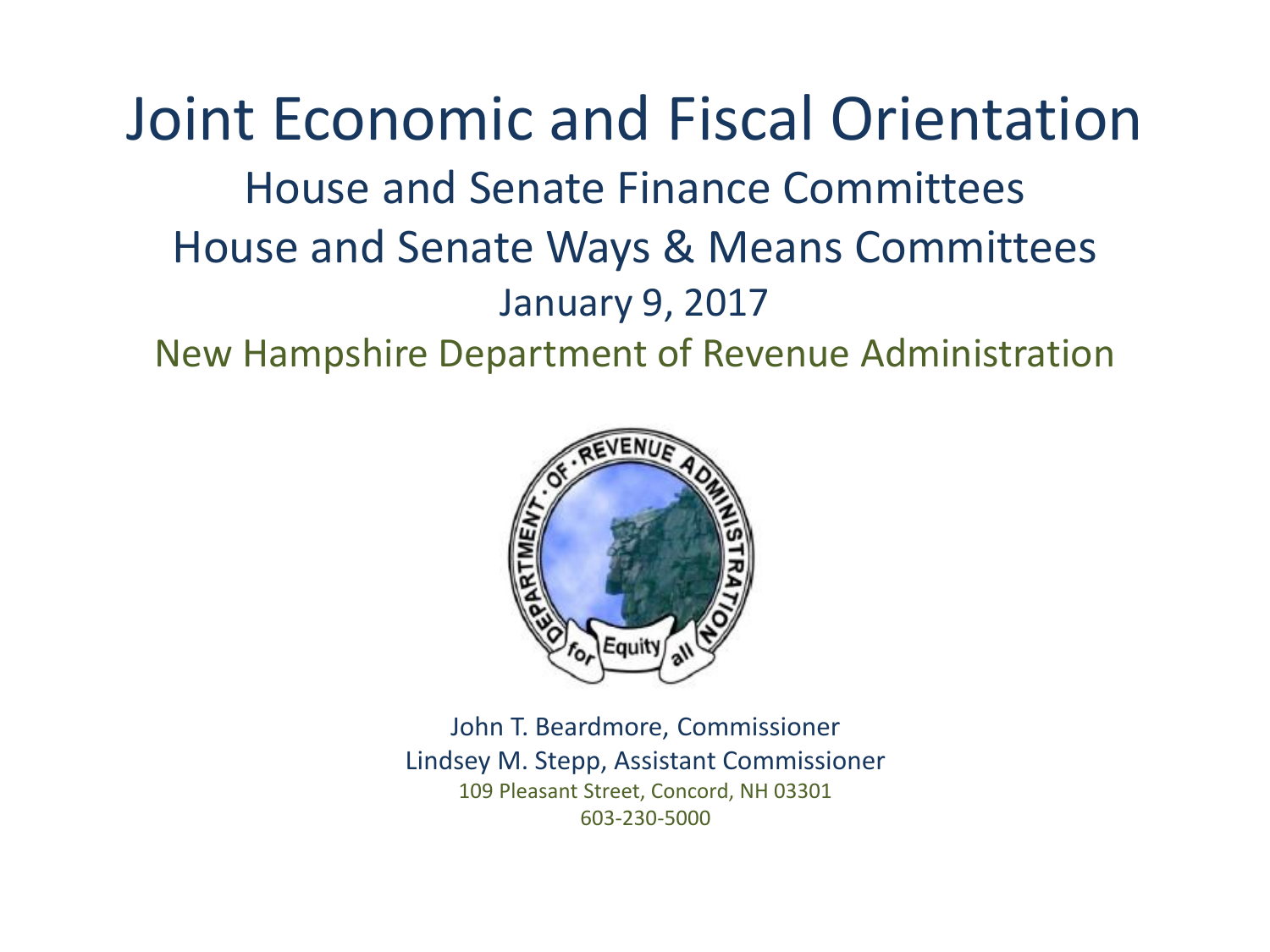## Introduction

- The Department of Revenue Administration (DRA) administers 14 taxes for the State of New Hampshire, representing more than 80% (\$1.8 billion) of the revenue collected for the general and education trust funds
- The DRA has important insights into the performance of the State's most significant revenue sources, but lacks the capacity to perform more complex economic analysis
- Presentations Outline:
	- Trend vs. Plan
	- Year to date revenues
	- Factors affecting taxes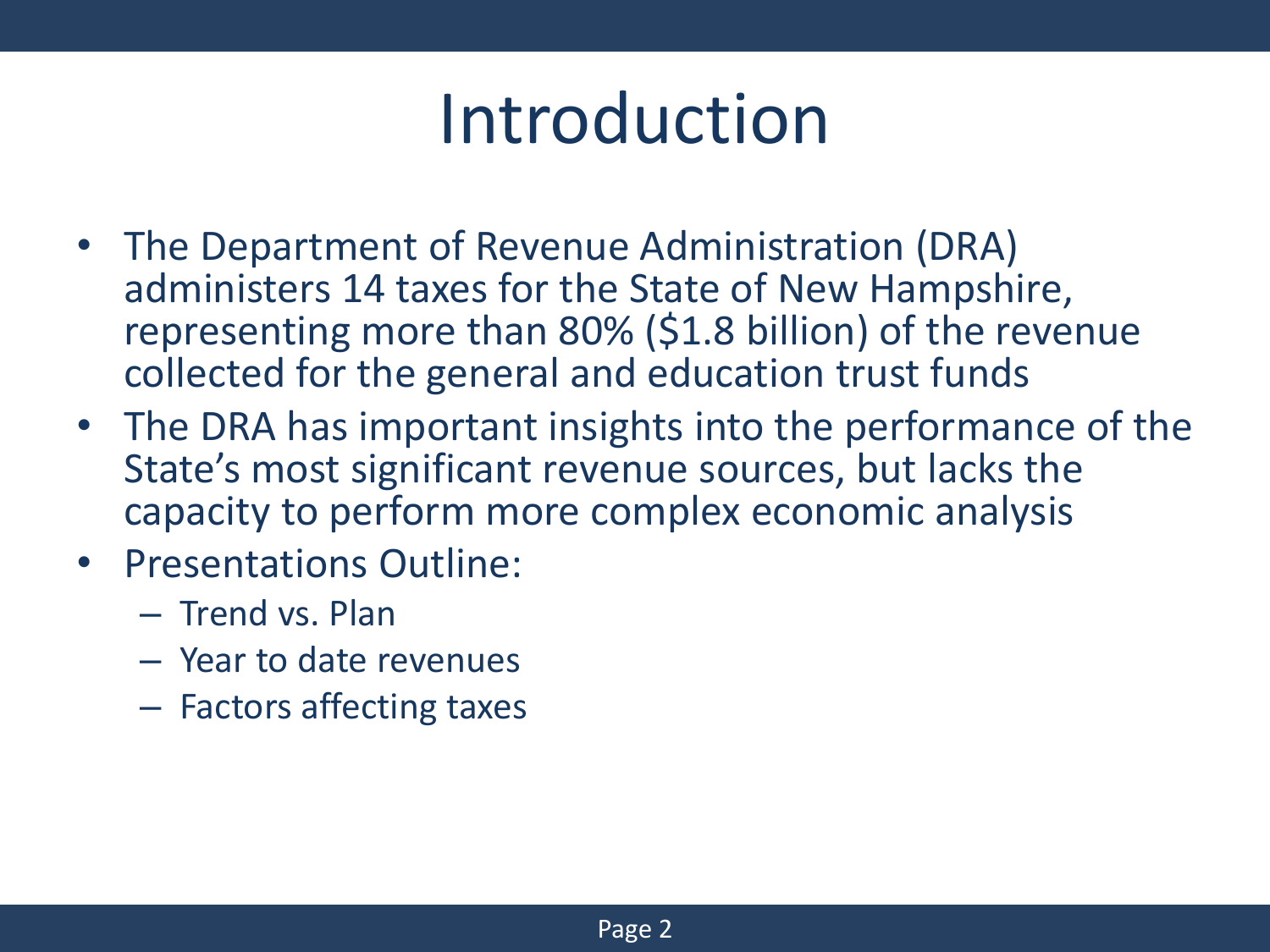## Meals & Rentals (M&R) Tax

- The M&R Tax is a 9% tax levied on consumers for the purchase of taxable meals, accommodation rentals, and motor vehicle rentals. The tax is collected by the Operator and remitted to the DRA monthly
- M&R Tax serves as a good pulse of the economy as a monthly tax that gives an immediate response to how the economy is performing
- The School Building Aid debt service (SBA) is a monthly transfer from gross M&R revenue. The transfer has been \$1.2 million a month since FY2011 and is \$1.1 million in FY2017
- Net M&R Tax revenue has consistently increased over the last four years
	- 5.4% increase in FY2014 over FY2013
	- 7.4% increase in FY2015 over FY2014
	- 6.6% increase in FY2016 over FY2015
	- $-$  FY2017 actual revenue for the 1<sup>st</sup> half of the fiscal year is 3.0% above FY2017 plan and 5.2% above FY2016 year to date
- Factors that can affect the M&R tax are:
	- Weather (sunny summers, colorful fall foliage, snowy winters)
	- Economy (when the economy is thriving M&R tax revenue is usually up)
		- Unemployment (US = 4.4%; NH = 2.5% for November 2016 vs. US = 4.8%; NH =  $3.0\%$  for November 2015<sup>1</sup>)
		- Travel /Tourism (visitor trips were up  $5.1\%$  from FY2014 to FY2015<sup>2</sup>)

<sup>1</sup>Source: Economic & Labor Market Information Bureau, NHES Dec-16 2Source: Travel Barometer, Fiscal Year 2014, Institute for NH studies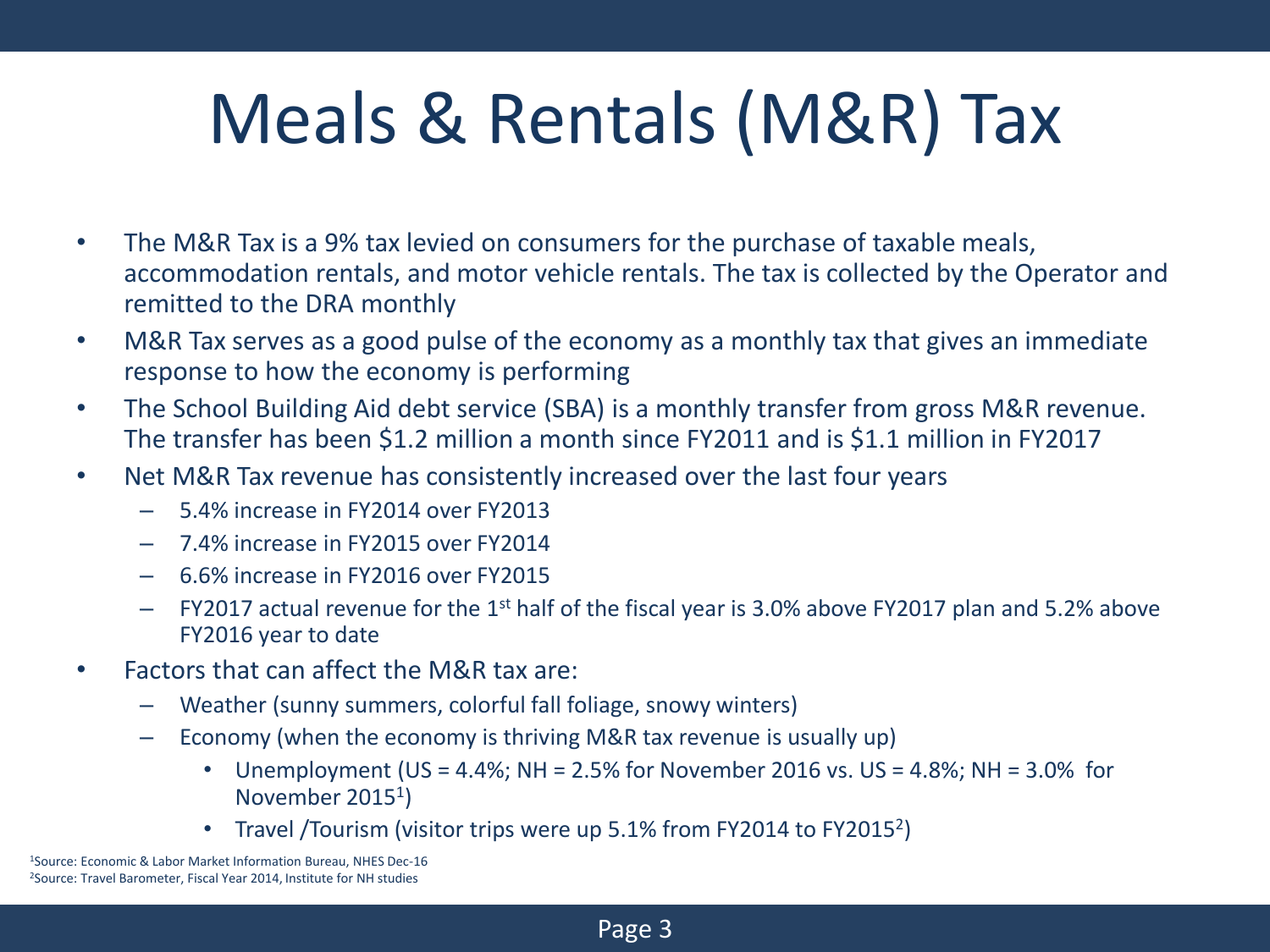## M&R Tax Breakdown



NOTE: Data shown represents tax reported prior to the Operator deducting the 3% commission pursuant to RSA 78-A:7, III and is not 4 net of refunds or School Building Aid debt service.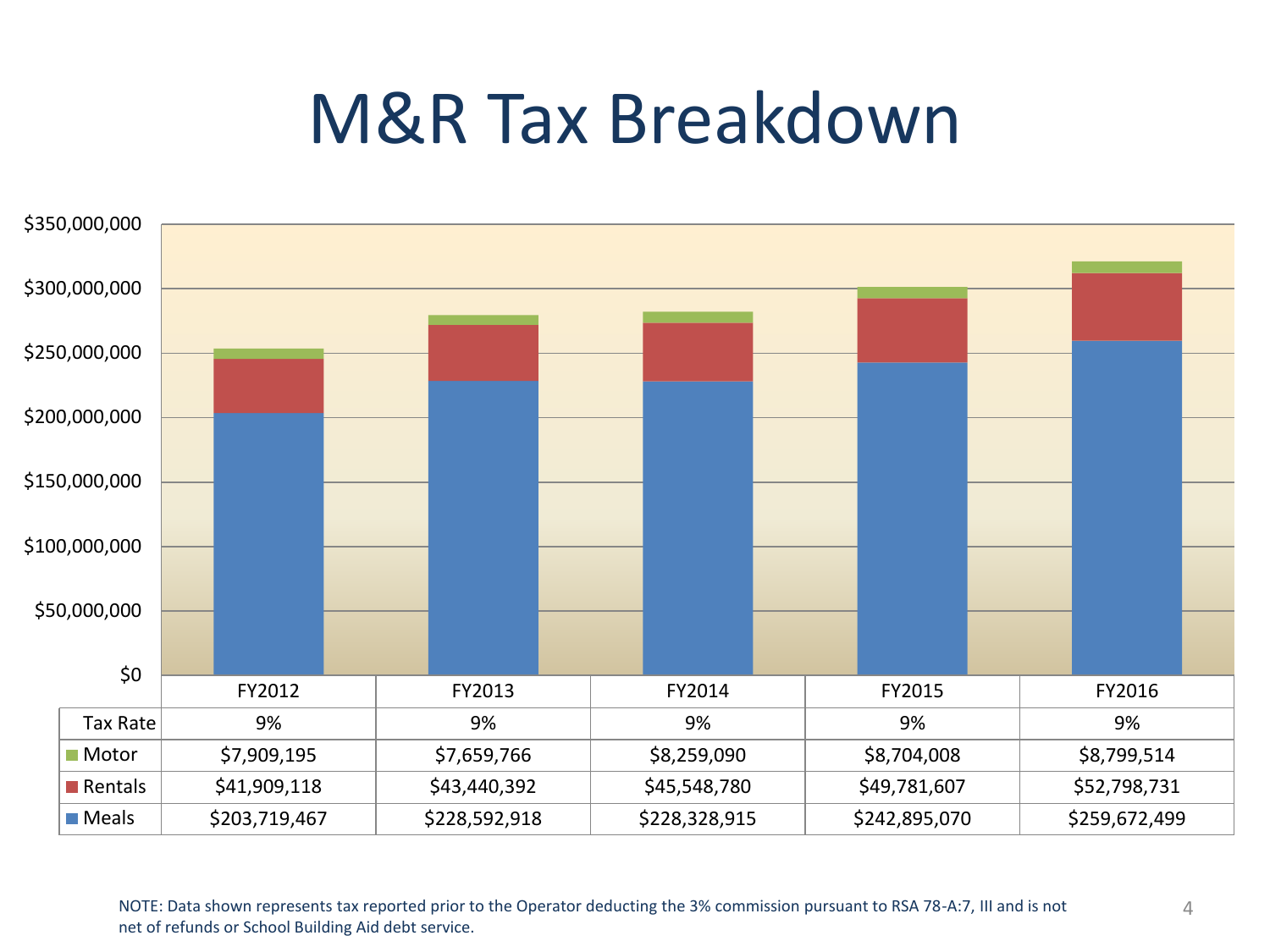#### M&R Audited Revenue

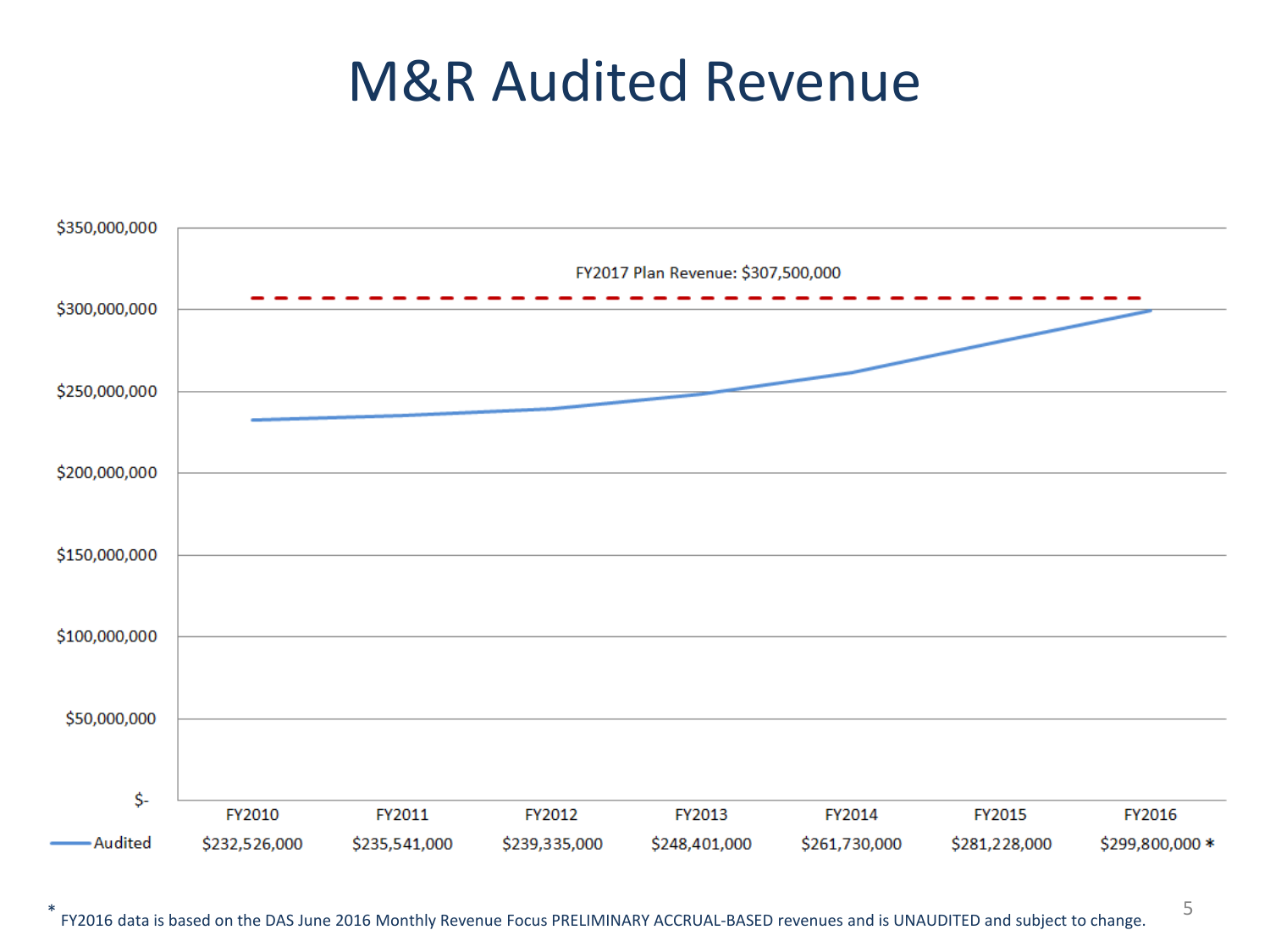# Real Estate Transfer Tax (RETT)

- The RETT is a tax on the transfer, sale or granting of real property at a rate of \$1.50 per \$100 of the price or consideration for the transfer (\$.75 is the obligation of the purchaser and \$.75 is the obligation of the seller)
- RETT serves as a good pulse of the economy as a monthly tax that gives an immediate response to how the economy is performing
- RETT revenue has increased dramatically over the last three years
	- 7.9% increase in FY2014 over FY2013
	- 16.7% increase in FY2015 over FY2014
	- 14.6% increase in FY2016 over FY2015
	- $-$  FY2017 actual revenue for the 1<sup>st</sup> half of the fiscal year is 11.0% above FY2017 plan and 7.1% above FY2016 year to date
- Factors that affect RETT:
	- Economy (economic trends and cycles)
	- Interest Rates (4.300% NH 30-year fixed mortgage rate for December 2016 vs. 4.035% NH 30-year fixed mortgage rate for December 2015<sup>1</sup>)
	- Property Values (\$160.7 billion was the total equalized value for NH April 1, 2015 vs. \$146.5 billion on April 1, 2012<sup>2</sup>)

<sup>1</sup>Source: Mortgage Rate Trends and Analysis, HSH.com, 1-12-15 2Source: Equalization Survey with Utilities and Railroad Summary, DRA 2016 Annual Report

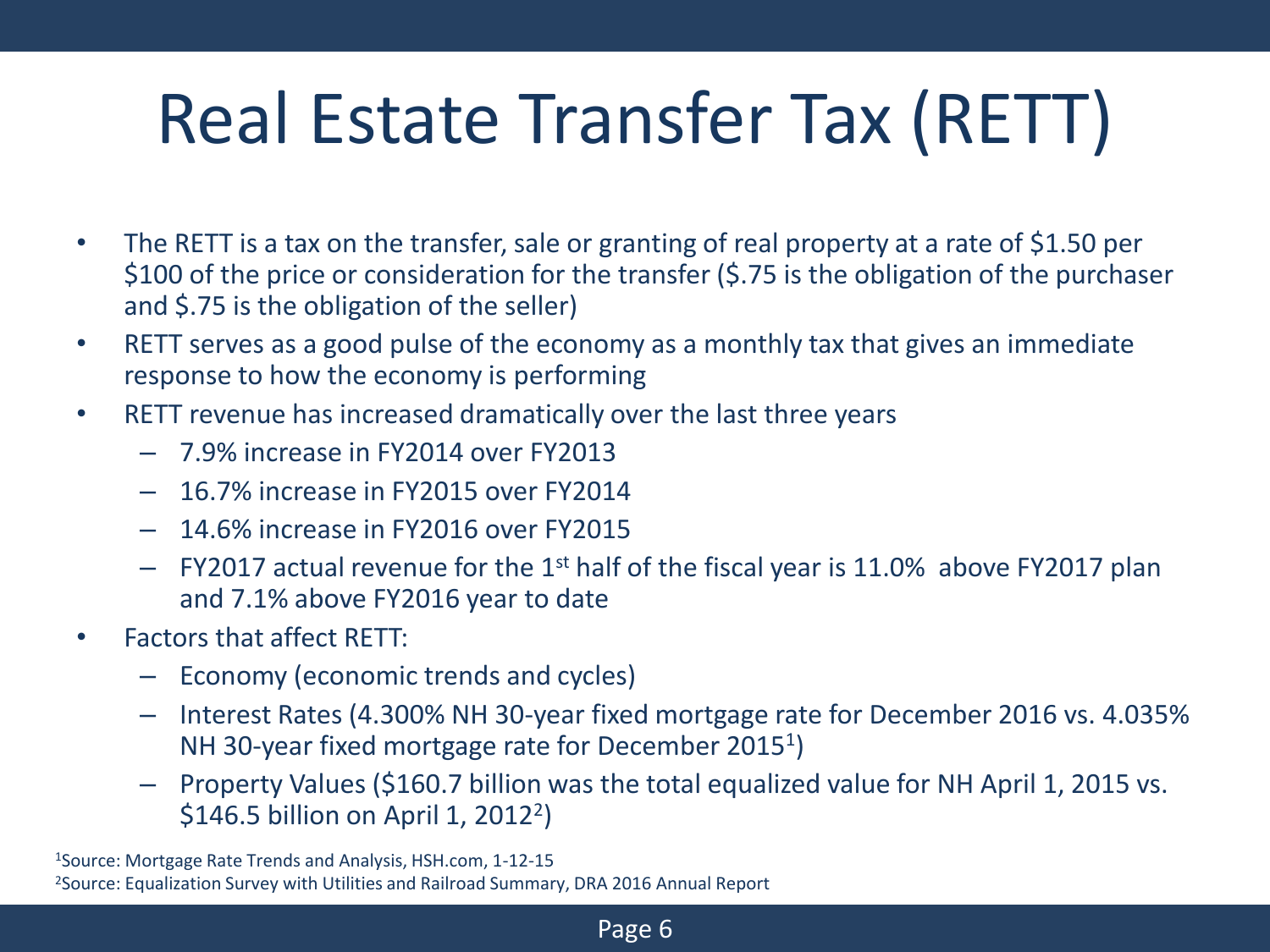#### RETT Audited Revenue

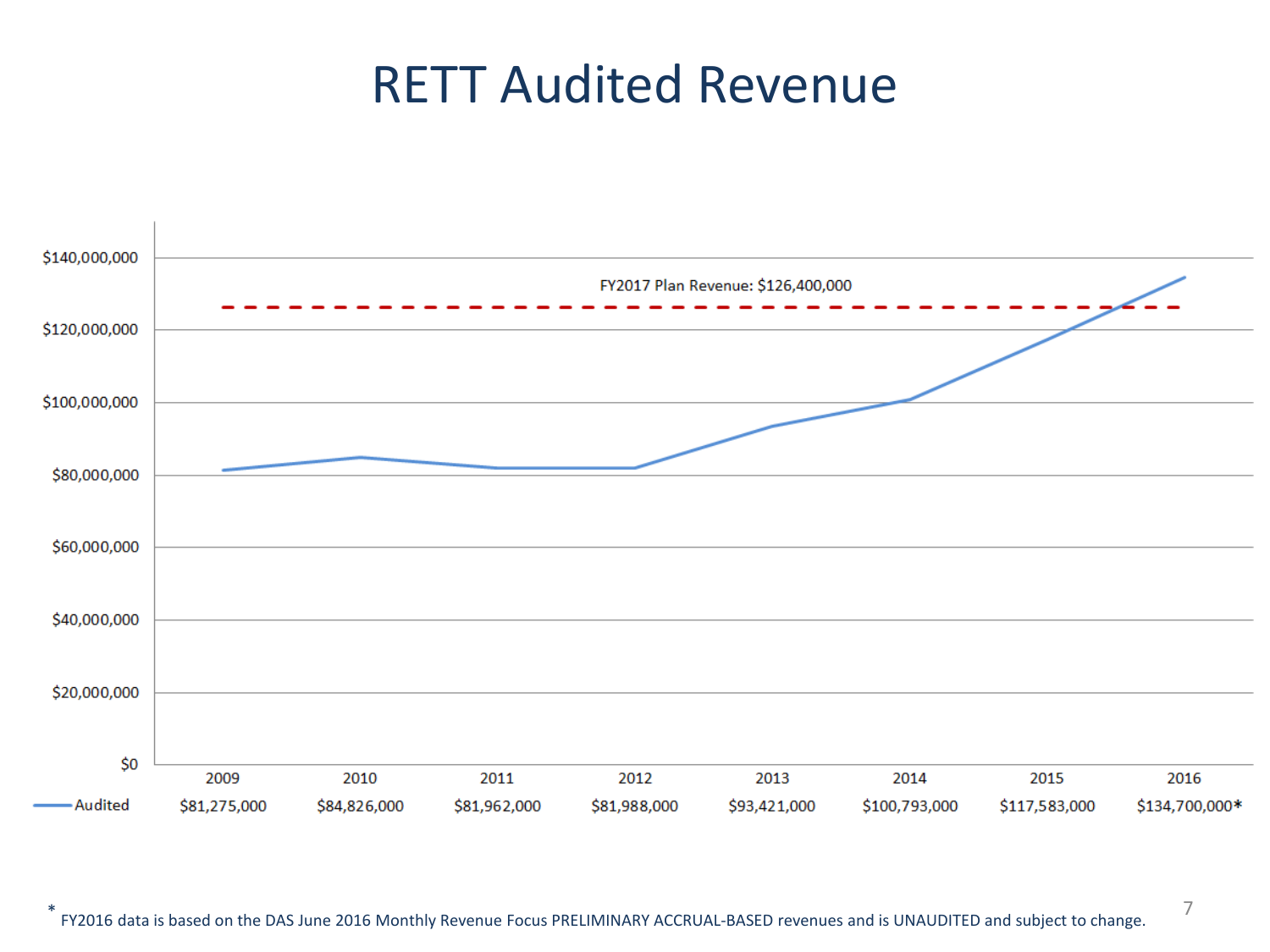## Tobacco Tax

- The Tobacco Tax is levied on each package of cigarettes at a rate of \$1.78 per pack of 20 cigarettes and \$2.23 per pack of 25 cigarettes. The Tobacco Tax is also levied on all Other Tobacco Products (OTP) at a rate of 65.03% of the wholesale sales price
- Tobacco Tax consists of stamp sales and sales of OTP
- Tobacco Tax revenue trend over the last few years
	- 5.2% decrease in FY2012 over FY2011 (decreased rate)
	- 4.2% decrease in FY2013 over FY2012 (same rate)
	- 6.9% increase in FY2014 over FY2013 (increased rate)
	- 0.6% increase in FY2015 over FY2014 (same rate)
	- 2.2% increase in FY2016 over FY2015 (same rate)
	- $-$  FY2017 actual revenue for the 1<sup>st</sup> half of the fiscal year is 5.9% below FY2017 plan and 6.4% below FY2016 year to date
- In the last 10 years there has been a shift in the composition of Tobacco Tax revenue
	- FY2006 to FY2010 OTP revenue made up 1.7% of total Tobacco Tax revenue
	- FY2011 to FY2016 OTP revenue made up 4.1% of total Tobacco Tax revenue
- Factors that affect Tobacco Tax:
	- Cross border elasticity
	- Downward trend of stamp sales in FY2017
	- E-Cigarette consumption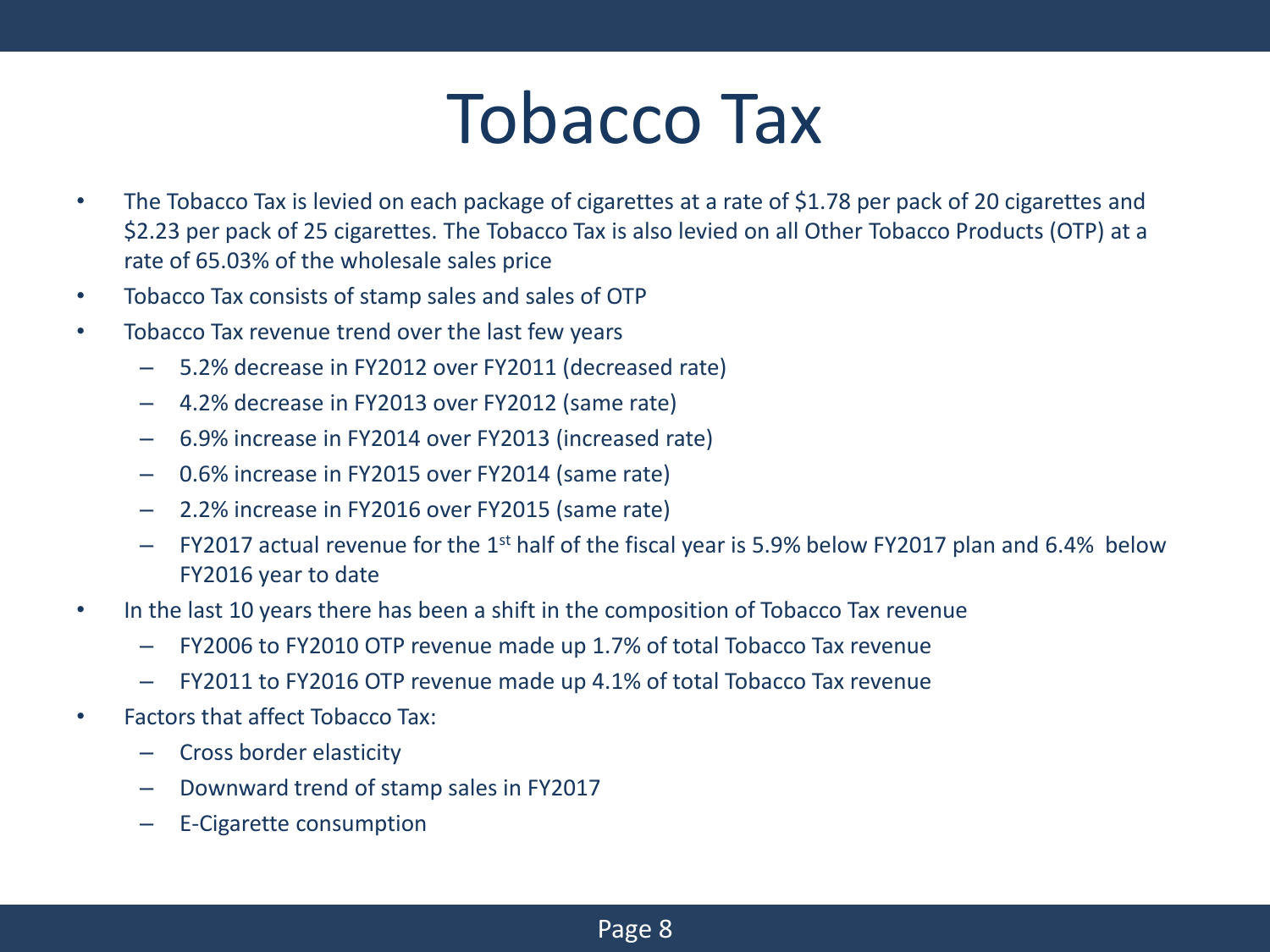

**FY2007** 

**FY 2008**

**FY2009**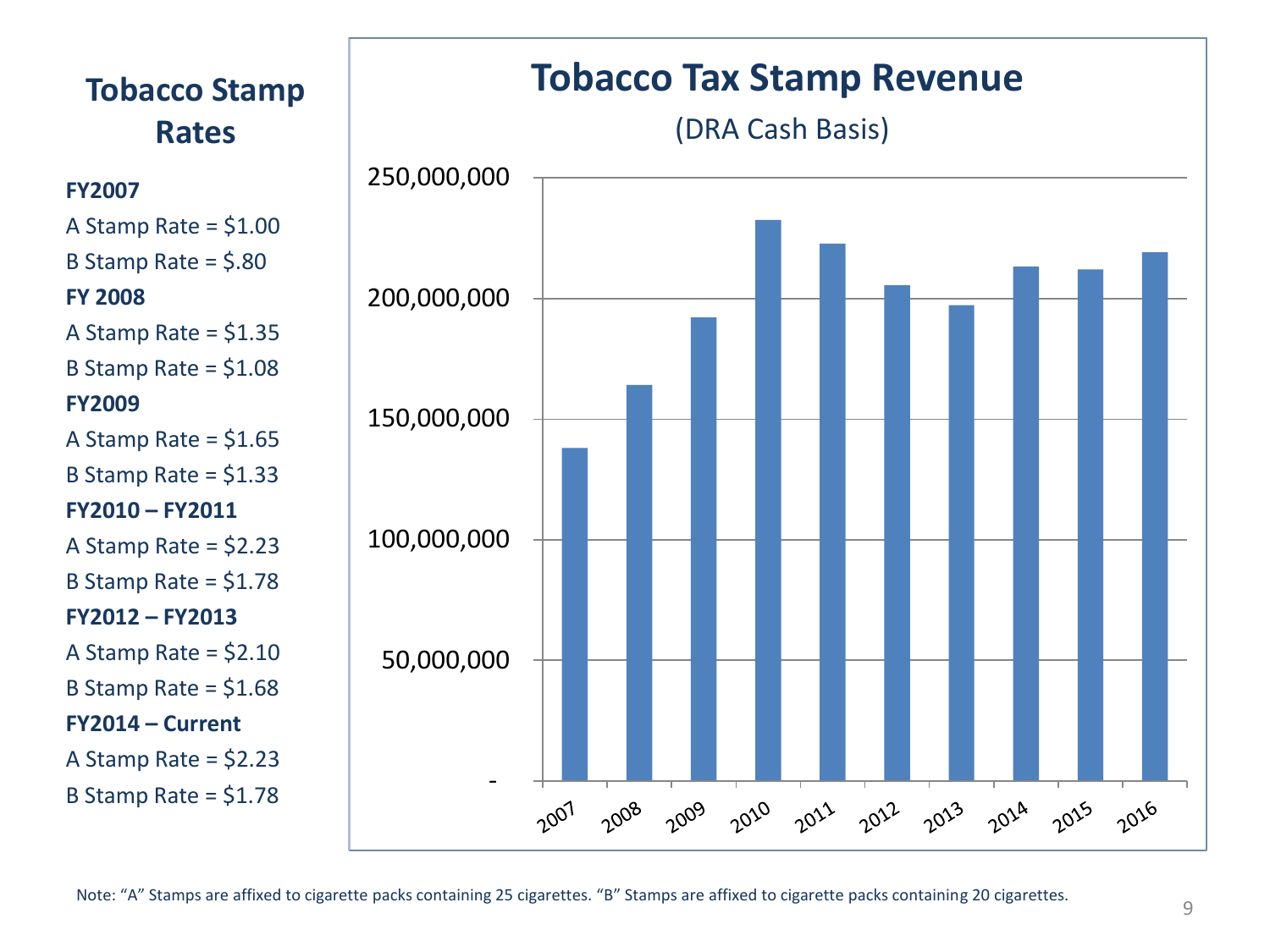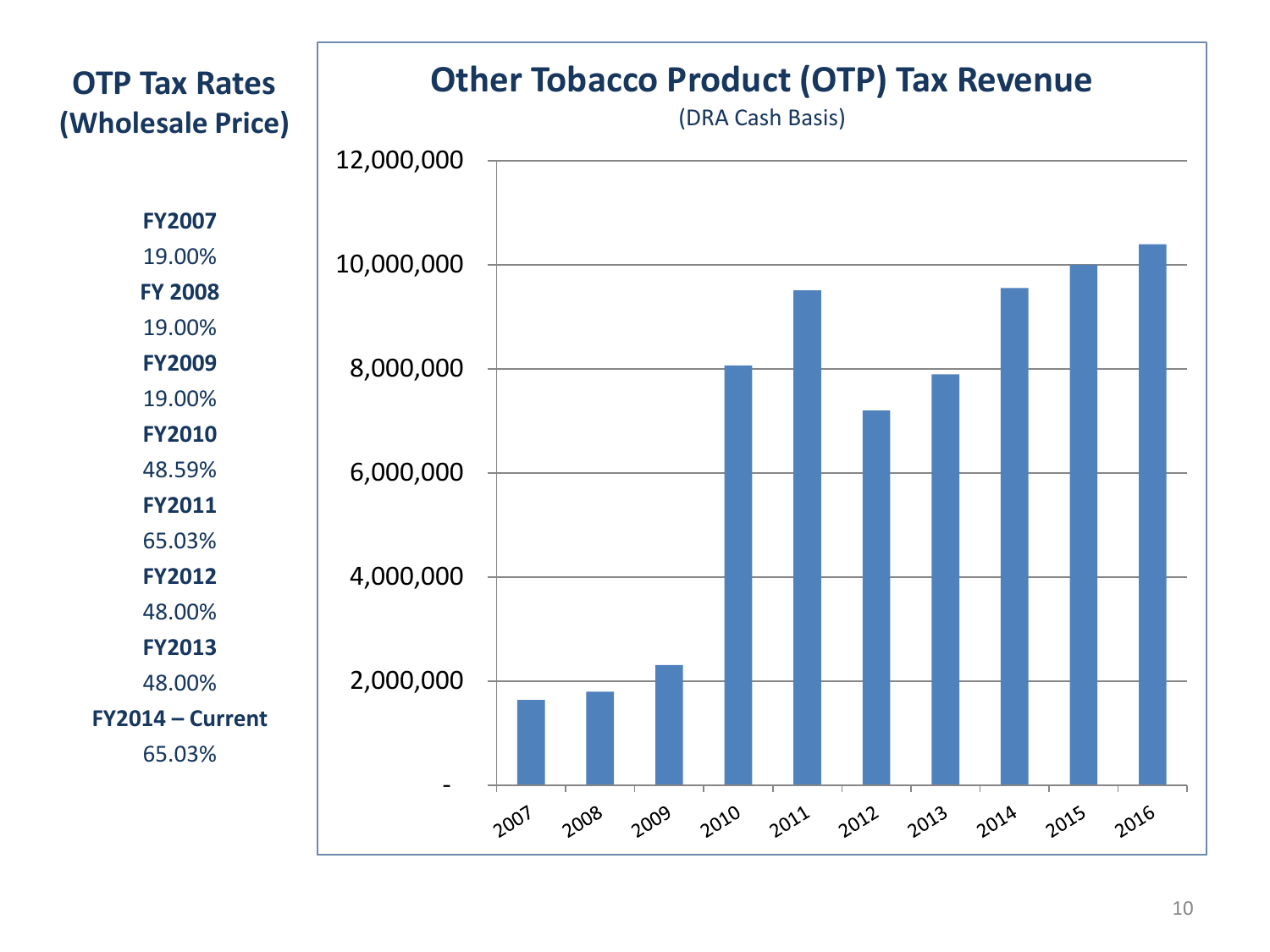#### Tobacco Tax Audited Revenue



\*FY2016 Data is based on the DAS June 2016 Monthly Revenue Focus PRELIMINARY ACCRUAL – BASED revenues and is UNAUDITED and subject to change.

Note: See slides 9 & 10 for rate changes.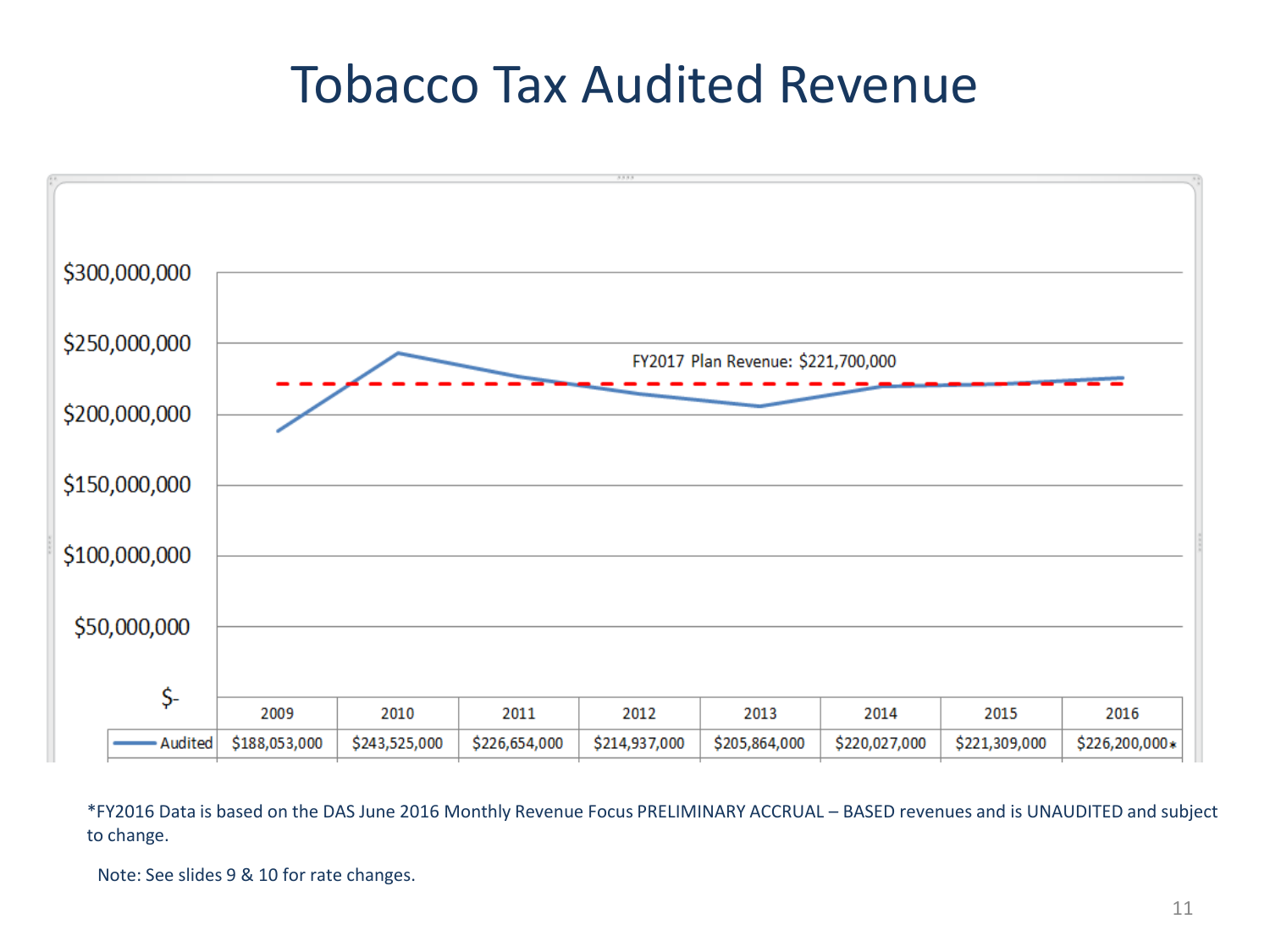## Interest & Dividends (I&D) Tax

- The I&D Tax is assessed at a rate of 5% on the interest and dividend income of individuals, partnerships, and fiduciaries
- I&D Tax revenue trend over the last four years
	- 9.1% increase in FY2012 over FY2011
	- 11.3% increase in FY2013 over FY2012
	- 14.5% decrease in FY2014 over FY2013
	- 21.4% increase in FY2015 over FY2014
	- 9.7% decrease in FY2016 over FY2015
	- $-$  FY2017 actual revenue for the 1<sup>st</sup> half of the fiscal year is 4.0% below FY2017 plan and 7.1% above FY2016 year to date
- Factors that affect I&D:
	- Low interest rates
	- Money being held in non-interest bearing accounts
	- Disappearance of nest eggs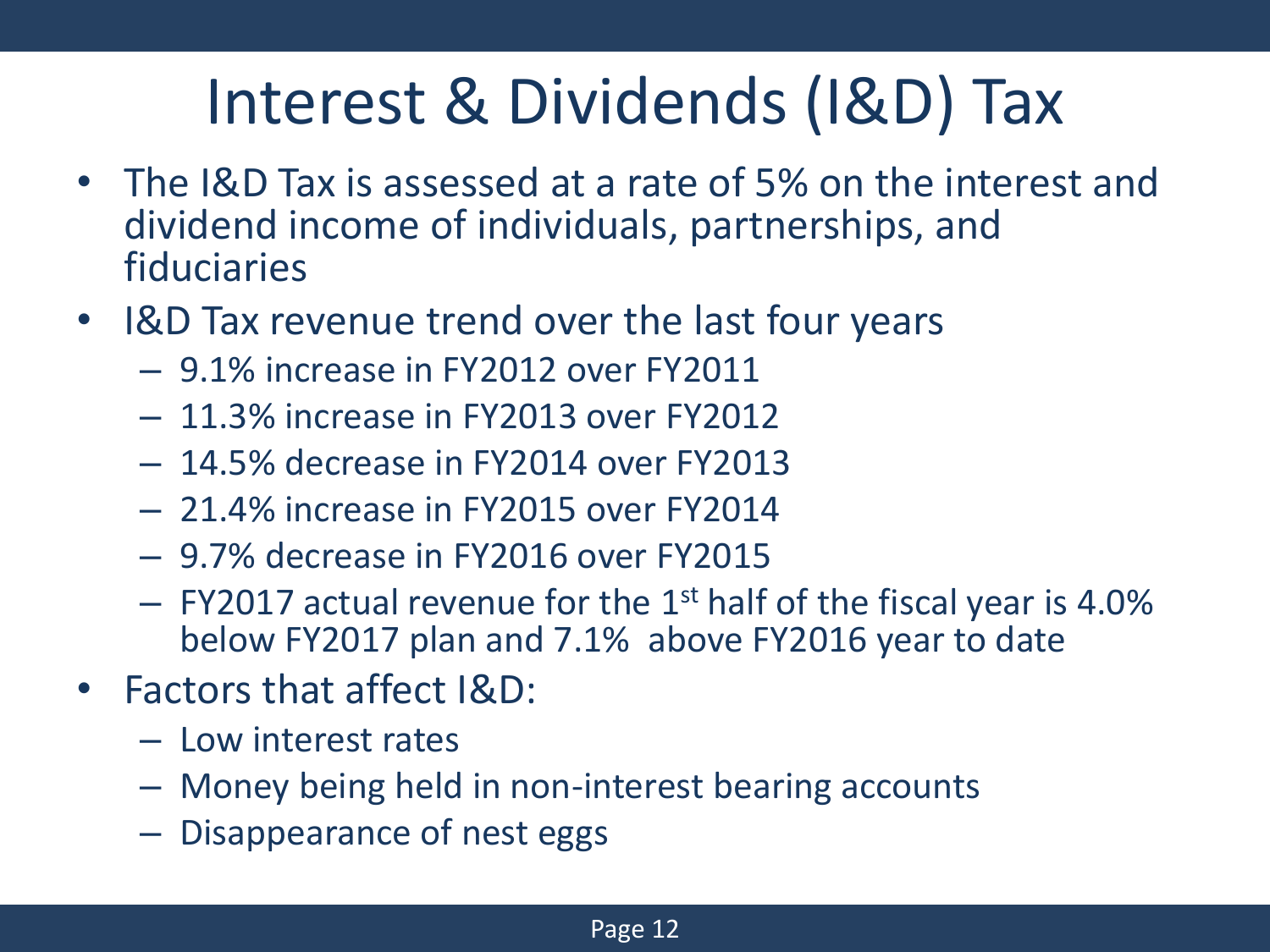#### I&D Audited Revenue

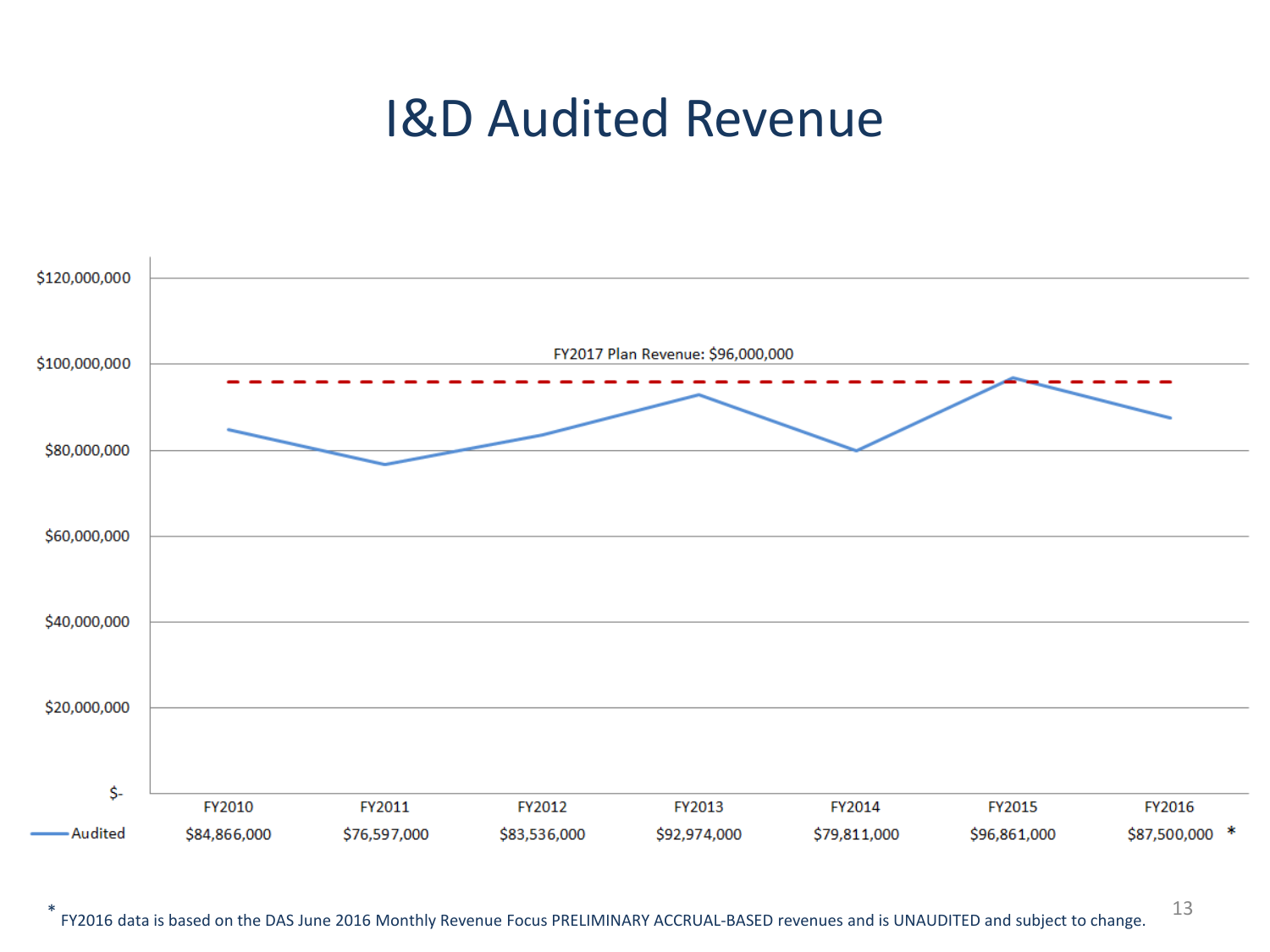## Utility Property Tax (UPT)

- The UPT is a tax imposed on the value of utility property at a rate of \$6.60 per \$1000 of value, as determined by the DRA each April 1st
- UPT revenue has consistently increased over the last 4 years (year over year increase of 1.9%- 6.1%)
- 2015 tax period assessments = \$42.8 million (Utility Property value of \$6.5 billion)
- Factors that can affect UPT:
	- Development of new renewable energy facilities
	- Valuation of utility property
	- Energy pricing, supply, and demand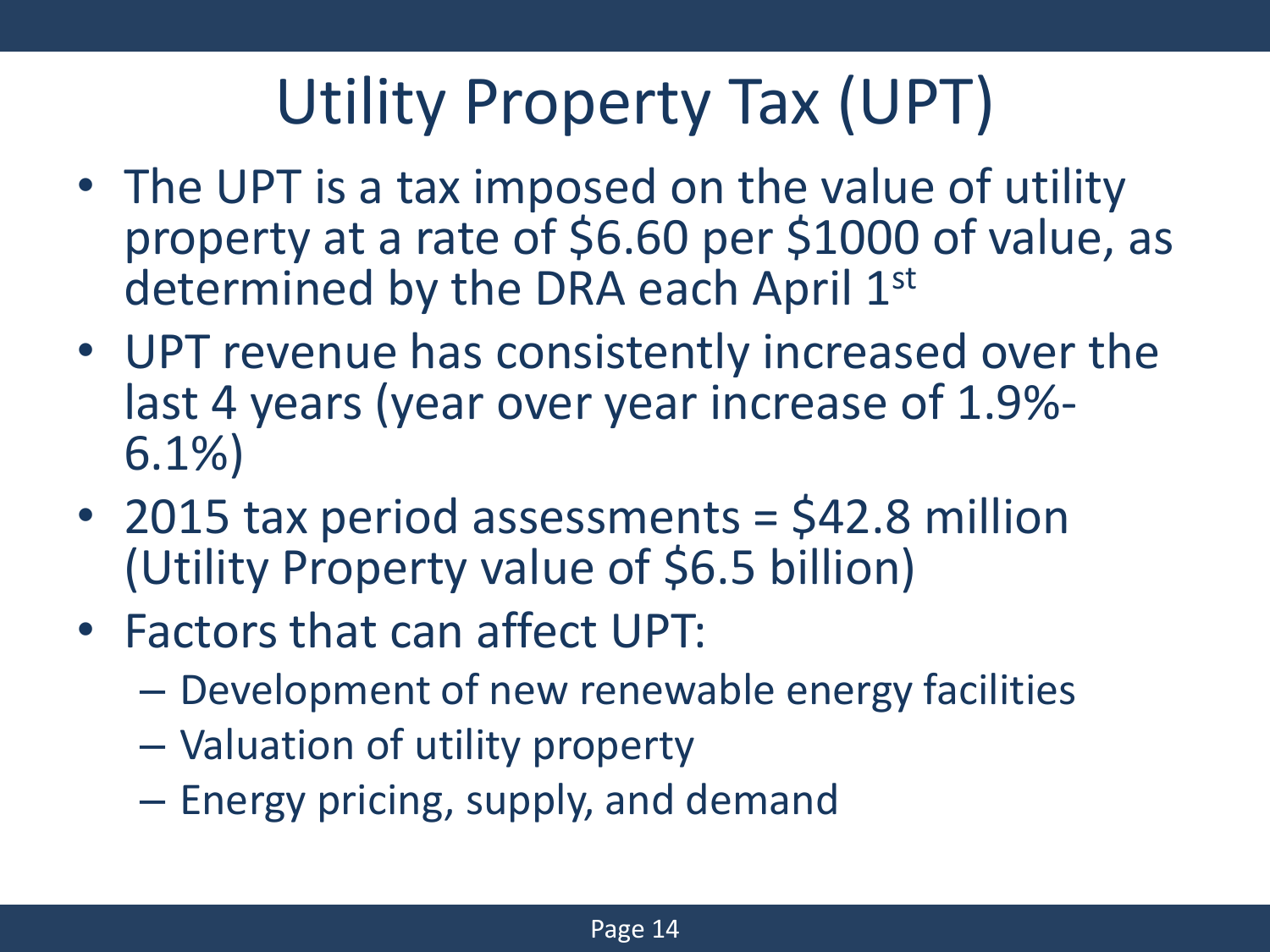### Communications Services Tax (CST)

- The CST is a tax of 7% on all two-way communication services
- FY2009 FY2010 CST revenue was between \$77 million and \$81 million
- FY2013 FY2015 CST revenue was between \$57 million and \$59 million
- FY2016 CST revenue was \$52.3 million
- Factors affecting CST:
	- 2012 exclusion of charges for internet access
	- Decrease in landlines
	- Modern pricing and purchasing trends for wireless communications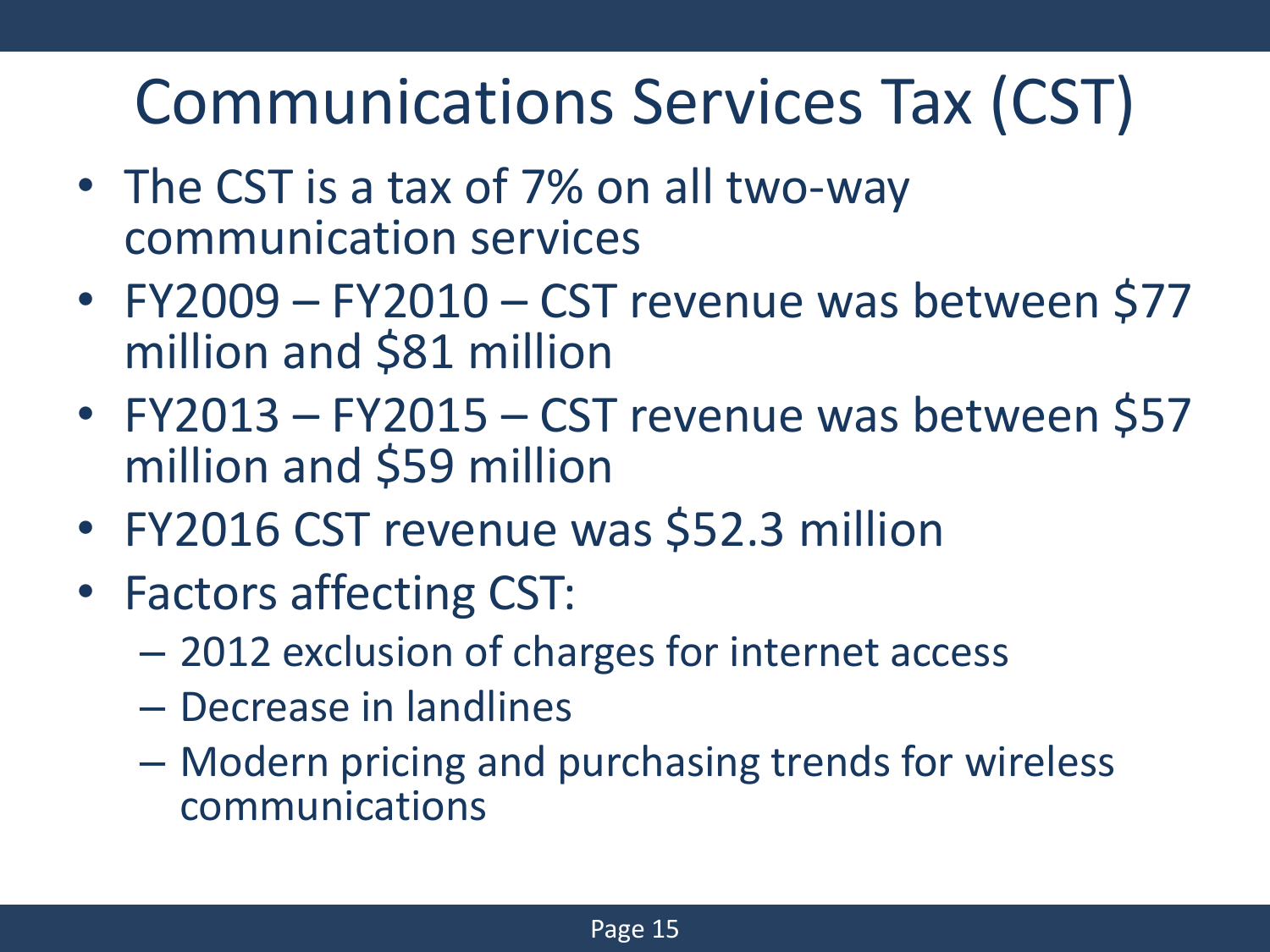## Electricity Consumption Tax (ECT)

- The ECT is assessed on consumers of electricity in the amount of \$.00055 per kilowatt hour of electricity consumed
- ECT has been a consistently stable revenue source over the last five years
	- \$6.1 million in FY 2014
	- $-$  \$6 million in FY 2015
	- \$5.9 million in FY 2016
- Factors that can affect ECT:
	- Weather (AC/heat usage)
	- Business growth or decline (largest users)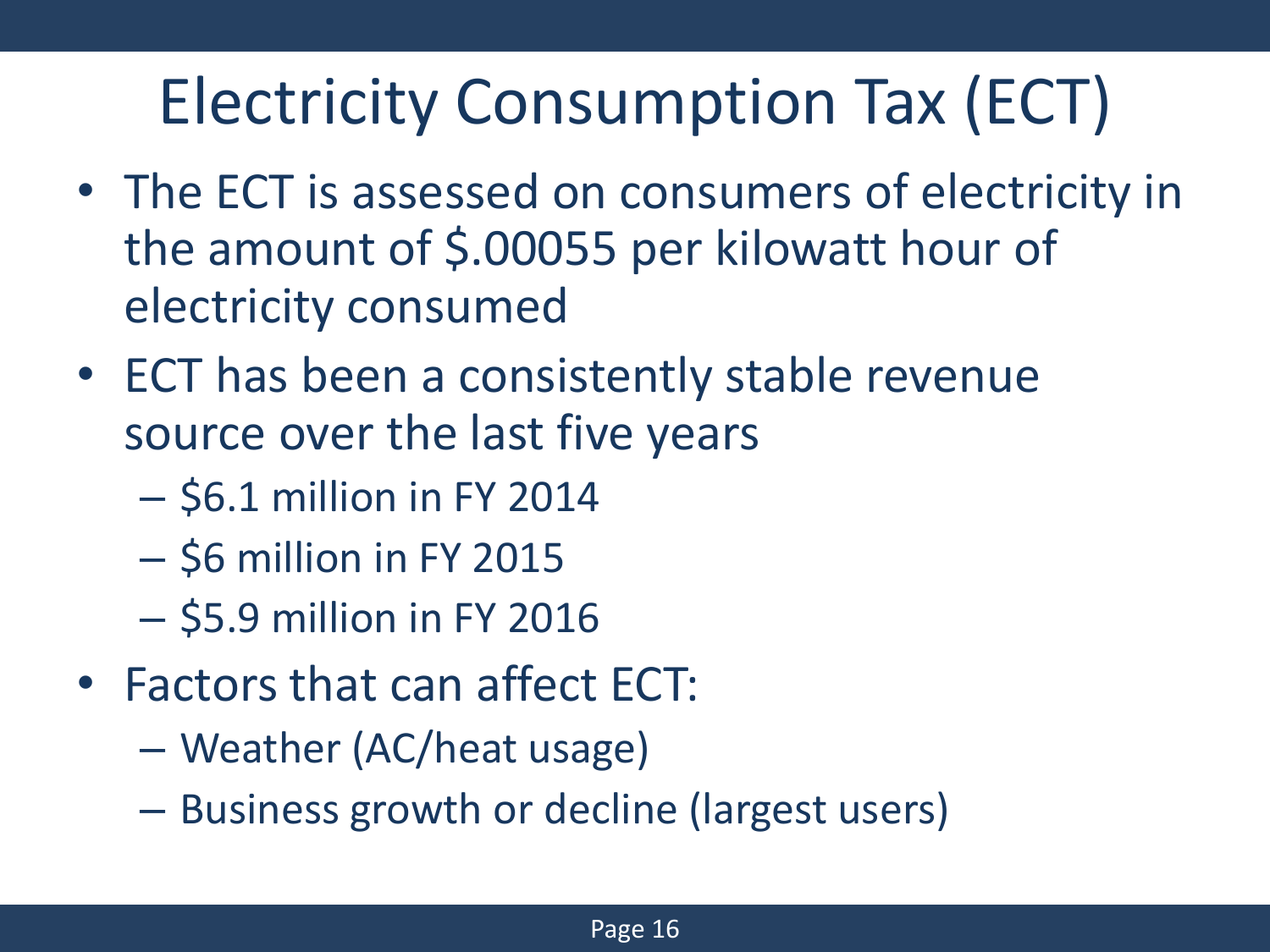#### Business Taxes

- Business Taxes are composed of the Business Enterprise Tax (BET) and the Business Profits Tax (BPT). The BET is assessed on the sum of all compensation paid or accrued, interest paid or accrued, and dividends paid by the business. The BPT is assessed on income from the conduct of business activity within the state
- Factors that affect Business Taxes:
	- Economic cycle
	- Credits
	- Statutory changes
- Recent statutory changes
	- Increase of R&D Tax Credit from \$1 million to \$2 million on July 1, 2015 (additional increase to \$7 million on July 1, 2017)
	- Business Tax rate reductions
		- BPT from 8.5% to 8.2% and BET from .75% to .72% for taxable periods ending on or after December 31, 2016
		- BPT from 8.2% to 7.9% and BET from .72% to .675% for taxable periods ending on or after December 31, 2018 (contingent upon meeting certain revenue targets)
	- Step-up tax election
	- §179 deduction (from \$25,000 to \$100,000 for property placed in service on or after January 1, 2017)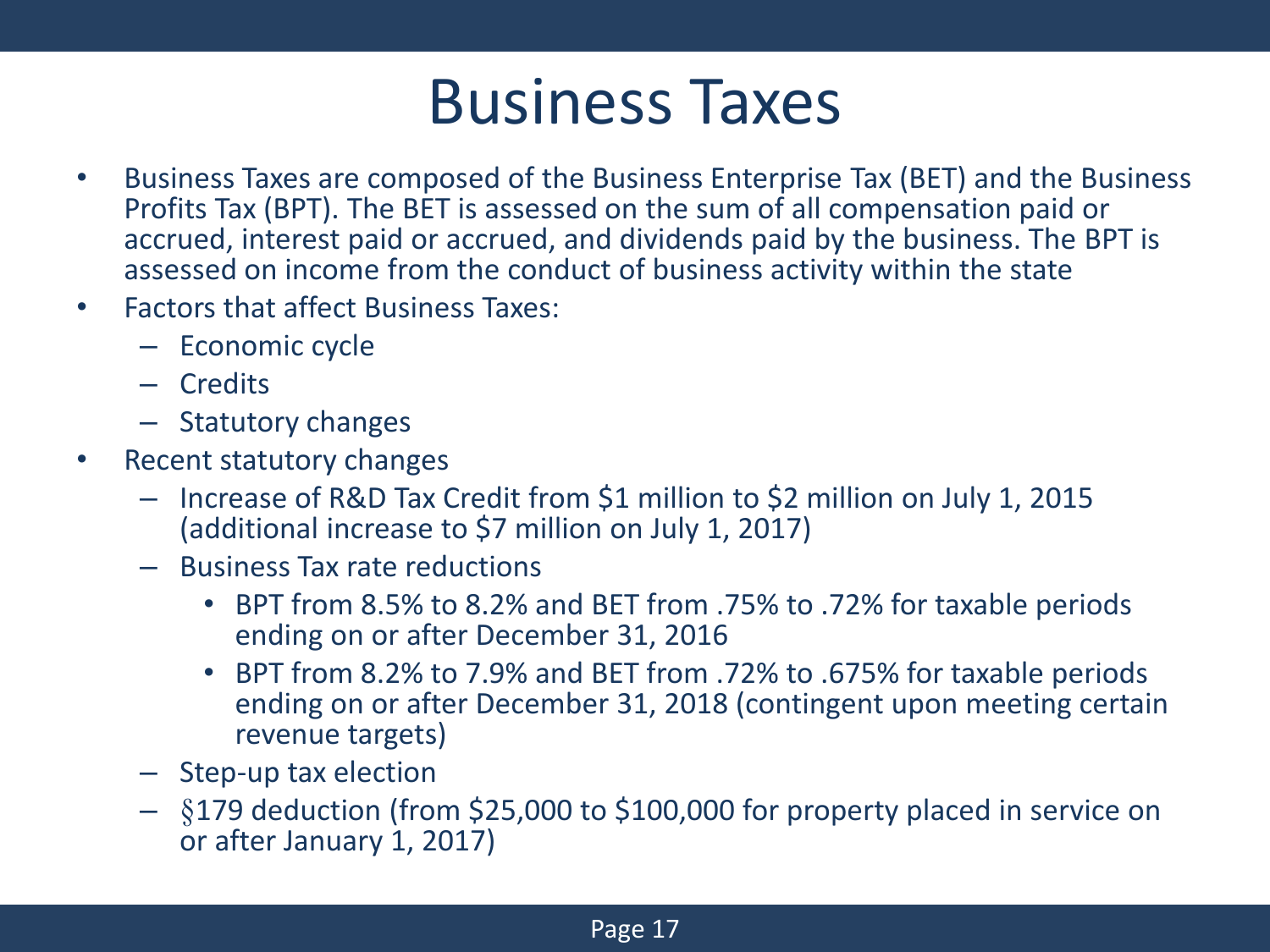#### Business Tax Revenue FY2009 - FY2016

|               | <b>Business Revenue</b> | Change in \$        | Change in % |
|---------------|-------------------------|---------------------|-------------|
|               | (Audited)               |                     |             |
| <b>FY2009</b> | \$491,097,000           | \$-                 |             |
| <b>FY2010</b> | \$510,124,000           | 19,027,000<br>S.    | 3.9%        |
| FY2011        | \$490,205,000           | \$ (19,919,000)     | $-3.9%$     |
| FY2012        | \$516,135,000           | 25,930,000<br>S.    | 5.3%        |
| <b>FY2013</b> | \$551,765,000           | 35,630,000<br>S     | 6.9%        |
| <b>FY2014</b> | \$549,629,000           | (2, 136, 000)<br>\$ | $-0.4%$     |
| <b>FY2015</b> | \$561,663,000           | 12,034,000<br>S     | 2.2%        |
| <b>FY2016</b> | \$646,300,000 *         | 84,637,000<br>S     | 15.1%       |

\* FY2016 data is based on the DAS June 2016 Monthly Revenue Focus PRELIMINARY ACCRUAL-BASED revenues and is UNAUDITED and subject to change.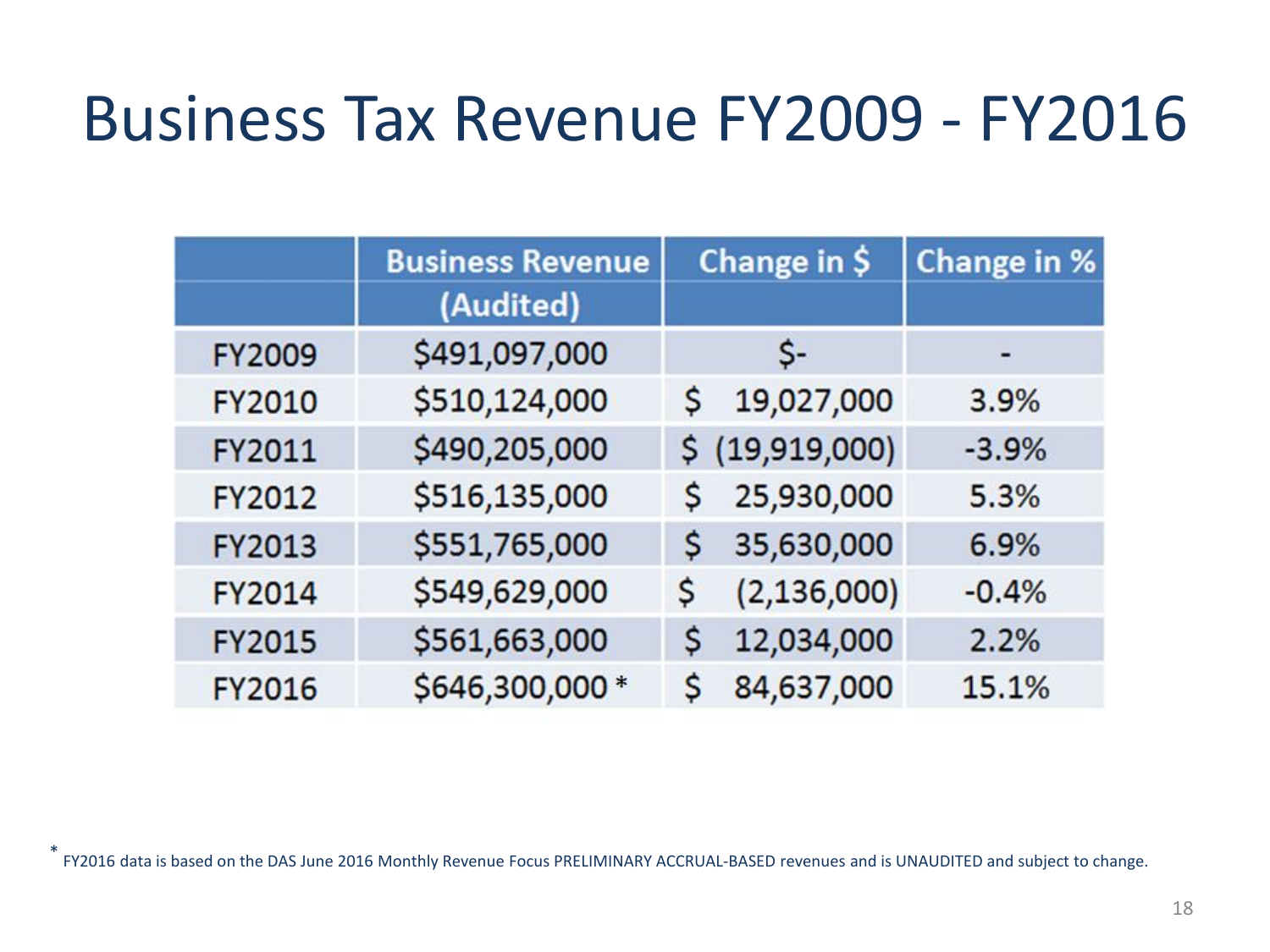#### Business Tax Audited Revenue

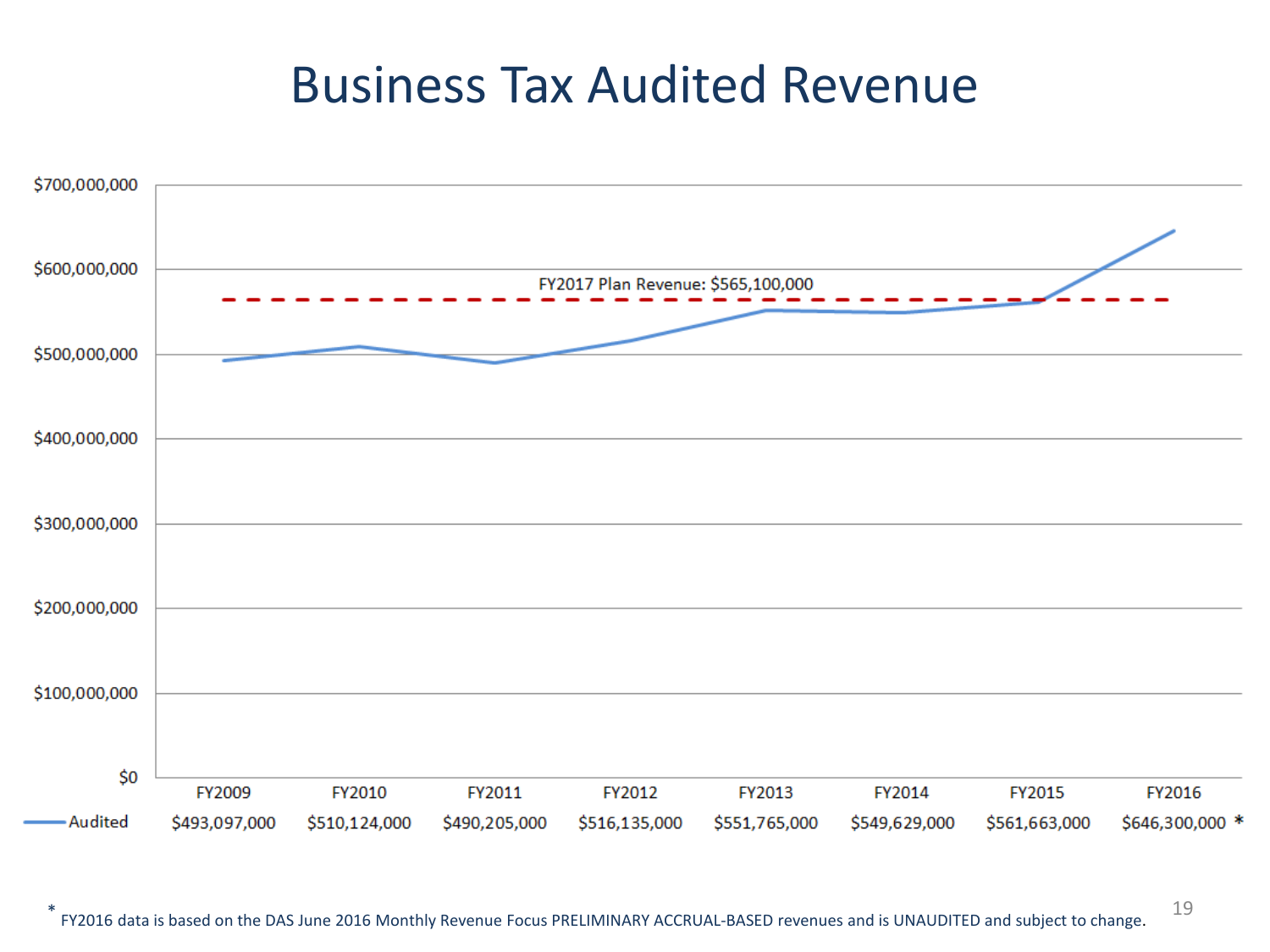#### Historical Business Tax Returns, Estimates, Extensions, Tax Notices Payments and Refunds

Year Over Year Change

(Cash Basis)

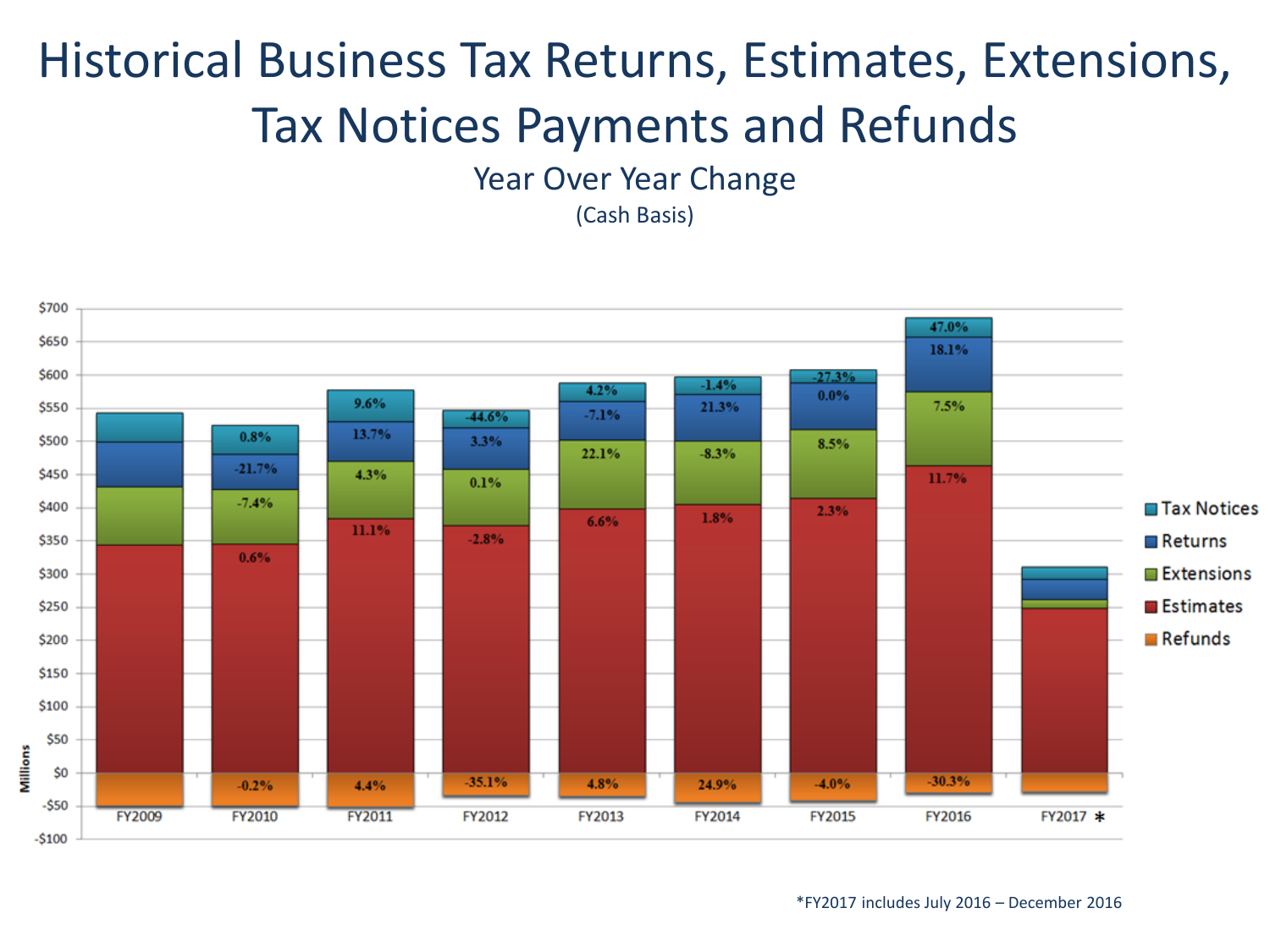#### Business Tax Estimate Analysis

Year Over Year Change (Cash Basis)

The majority of Business Tax revenue is derived from estimates. The following chart depicts an 8-year history of NH Business Tax estimate revenue by entity type



21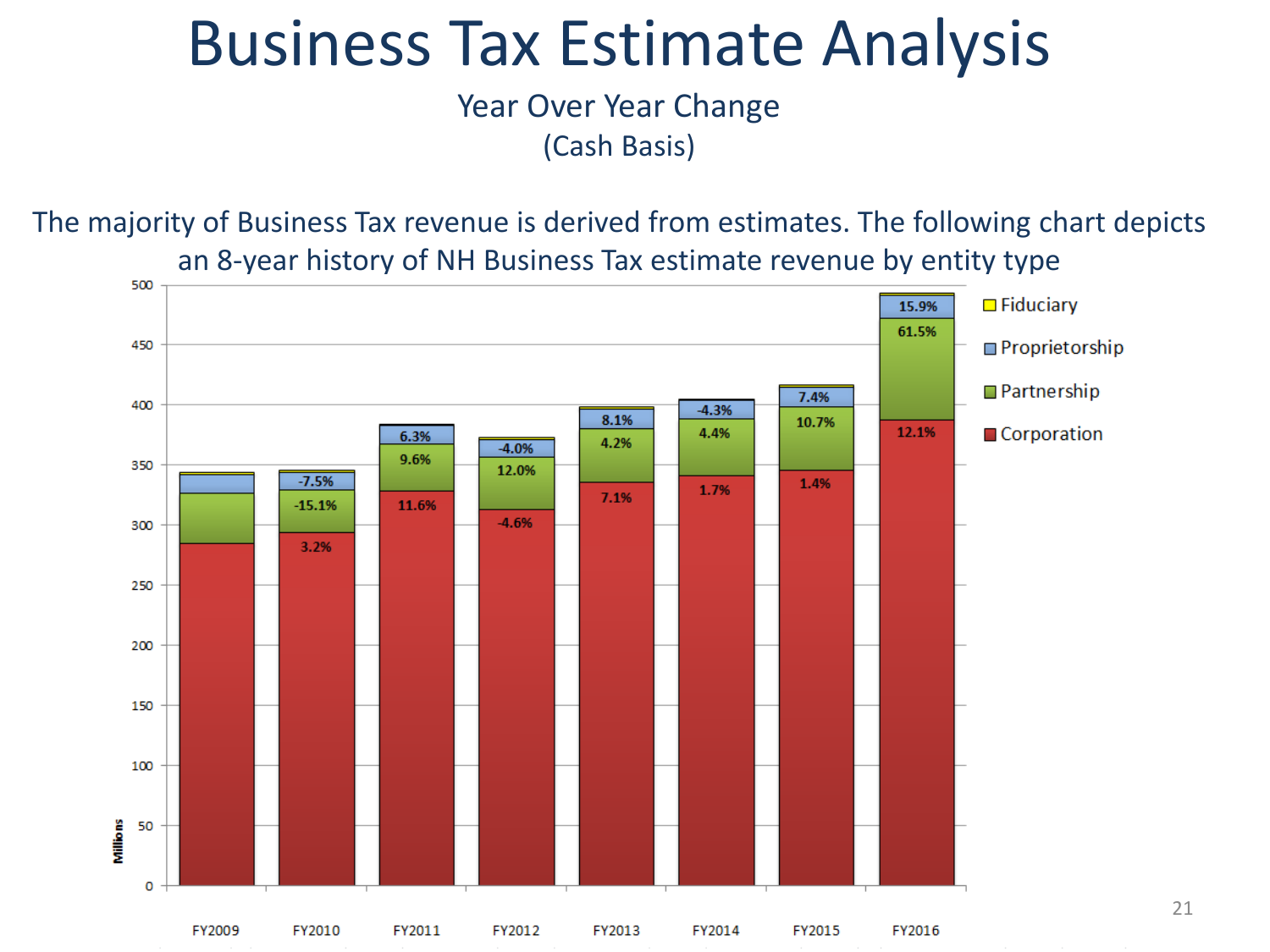#### Business Profits Tax vs. Business Enterprise Tax

**STATE OF NEW HAMPSHIRE SCHEDULE OF UNRESTRICTED REVENUE - GAAP BASIS GENERAL FUND AND EDUCATION TRUST FUND** FOR THE LAST TEN FISCAL YEARS (Expressed in Thousands)

| <b>Fiscal Year Ended June 30</b>           |         |         |         |         |         |         |         |           |                                                    |
|--------------------------------------------|---------|---------|---------|---------|---------|---------|---------|-----------|----------------------------------------------------|
| <b>GENERAL &amp; EDUCATION TRUST FUNDS</b> | 2009    | 2010    | 2011    | 2012    | 2013    | 2014    | 2015    | 2016      |                                                    |
| <b>Business Profits Tax</b>                | 305,819 | 316,223 | 297,801 | 311,861 | 323,754 | 330,149 | 343,427 | 387,600   |                                                    |
| <b>Business Enterprise Tax</b>             | 185,278 | 193,901 | 192,404 | 204,274 | 228,011 | 219,480 | 218,236 | 258,700   |                                                    |
|                                            | 491,097 | 510,124 | 490,205 | 516,135 | 551,765 | 549,629 | 561,663 | 646,300 * |                                                    |
| 400,000                                    |         |         |         |         |         |         |         |           |                                                    |
| 350,000                                    |         |         |         |         |         |         |         |           |                                                    |
| 300,000                                    |         |         |         |         |         |         |         |           |                                                    |
| 250,000                                    |         |         |         |         |         |         |         |           |                                                    |
| 200,000                                    |         |         |         |         |         |         |         |           | - Business Profits Tax<br>-Business Enterprise Tax |
| 150,000                                    |         |         |         |         |         |         |         |           |                                                    |
| 100,000                                    |         |         |         |         |         |         |         |           |                                                    |
| 50,000                                     |         |         |         |         |         |         |         |           |                                                    |
| ٠                                          |         |         |         |         |         |         |         |           |                                                    |
|                                            | 2009    | 2010    | 2011    | 2012    | 2013    | 2014    | 2015    | 2016      |                                                    |
|                                            |         |         |         |         |         |         |         |           |                                                    |

| Percentage of Business Tax Revenue          |       |       |       | <b>Fiscal Year Ended June 30</b> |       |       |       |       |                |
|---------------------------------------------|-------|-------|-------|----------------------------------|-------|-------|-------|-------|----------------|
| <b>IGENERAL &amp; EDUCATION TRUST FUNDS</b> | 2009  | 2010  | 2011  | 2012                             | 2013  | 2014  | 2015  | 2016  | 10 Year Change |
| <b>Business Profits Tax</b>                 | 62.3% | 62.0% | 60.8% | 60.4%                            | 58.7% | 60.1% | 61.1% | 60.0% | $+2.4%$        |
| <b>Business Enterprise Tax</b>              | 37.7% | 38.0% | 39.2% | 39.6%                            | 41.3% | 39.9% | 38.9% | 40.0% | $-2.4%$        |

\* FY2016 data is based on the DAS June 2016 Monthly Revenue Focus PRELIMINARY ACCRUAL-BASED revenues and is UNAUDITED and subject to change.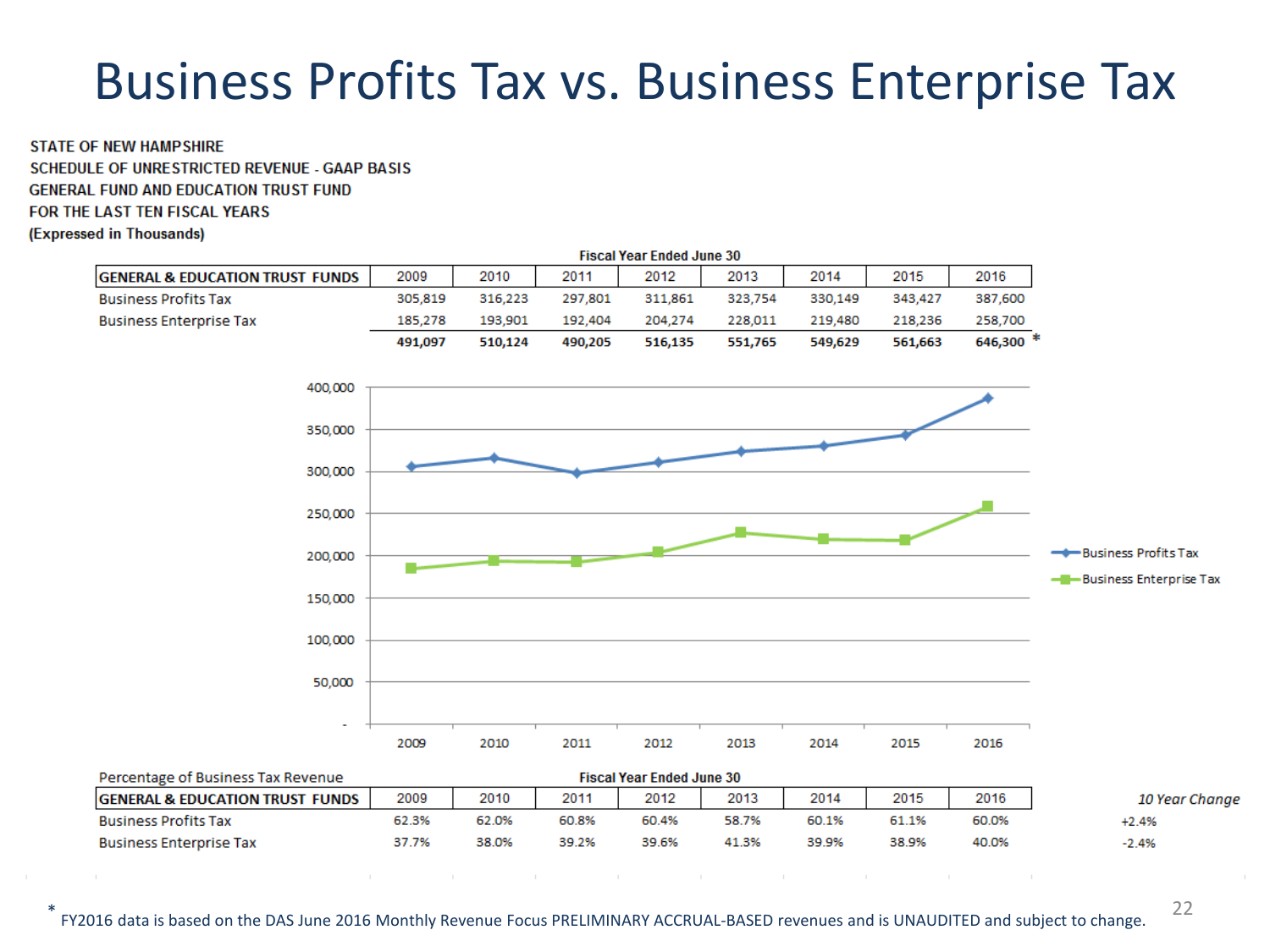#### Historical Revenue Trends (Audited)



23

\* FY2016 data is based on the DAS June 2016 Monthly Revenue Focus PRELIMINARY ACCRUAL-BASED revenues and is UNAUDITED and subject to change.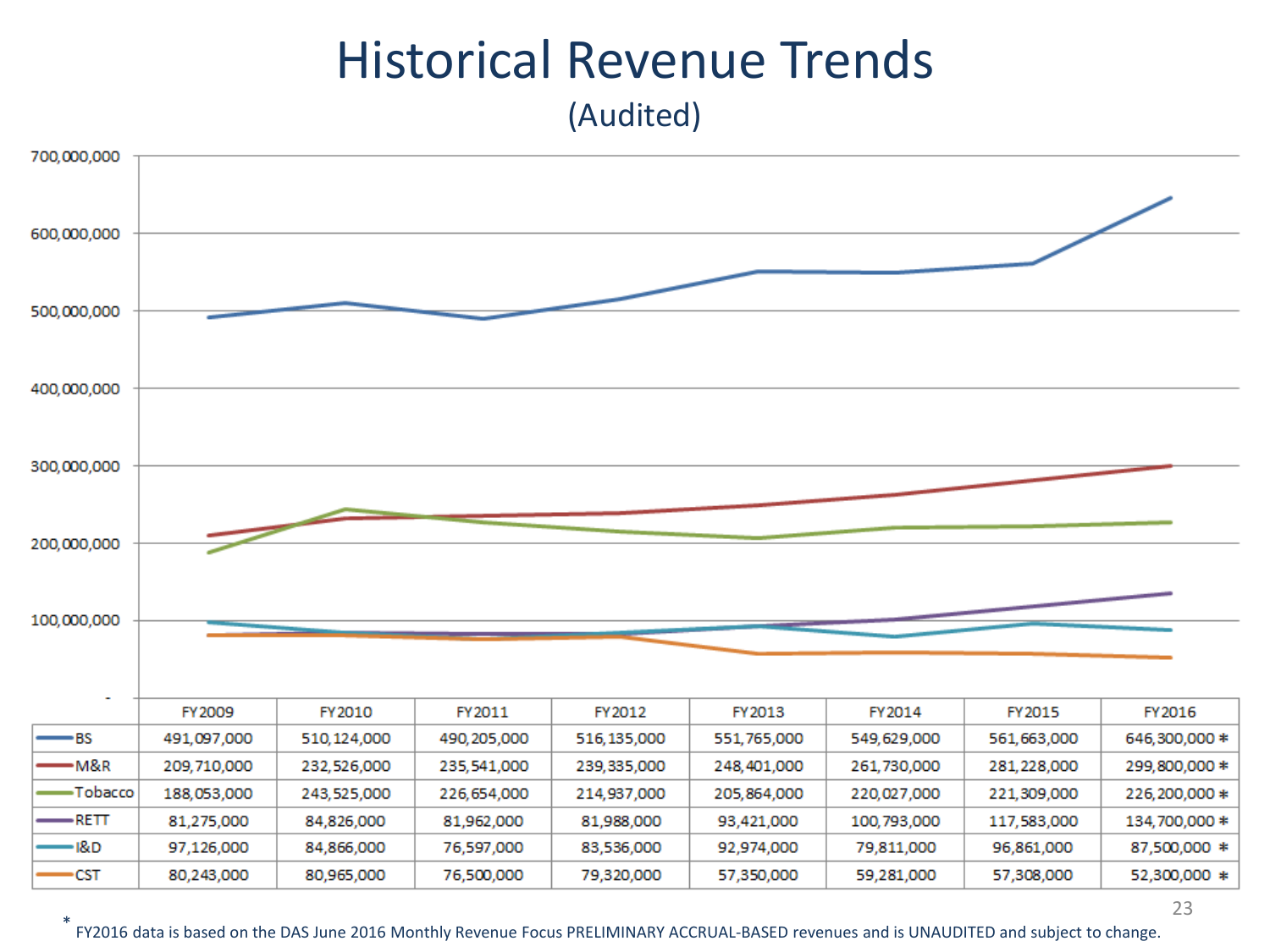## FY2017 Tax Revenues through December 2016

| <b>Taxes</b>    |             | <b>1st Half Actual</b><br><b>Revenue</b> |   | <b>1st Half Plan</b><br><b>Revenue</b> | <b>Actual Revenue 2nd Half Plan</b><br><b>Compared to</b><br><b>Plan Revenue</b> | as a % of<br><b>Total Plan</b> |
|-----------------|-------------|------------------------------------------|---|----------------------------------------|----------------------------------------------------------------------------------|--------------------------------|
| <b>Business</b> | $\zeta$     | 282,100,000 \$                           |   | 240,800,000                            | 17.2%                                                                            | 42.6%                          |
| M&R             | $\zeta$     | 174,700,000 \$                           |   | 169,600,000                            | 3.0%                                                                             | 44.9%                          |
| <b>Tobacco</b>  | $\varsigma$ | 112,100,000 \$                           |   | 119,100,000                            | $-5.9%$                                                                          | 46.3%                          |
| <b>RETT</b>     | \$          | 81,600,000 \$                            |   | 73,500,000                             | 11.0%                                                                            | 41.9%                          |
| 18D             | $\zeta$     | 24,200,000 \$                            |   | 25,200,000                             | $-4.0%$                                                                          | 73.8%                          |
| <b>CST</b>      | \$          | 24,800,000 \$                            |   | 30,300,000                             | $-18.2%$                                                                         | 48.1%                          |
| <b>UPT</b>      | \$          | 19,600,000 \$                            |   | 20,600,000                             | $-4.9%$                                                                          | 50.7%                          |
| <b>ECT</b>      | \$          | 3,000,000 \$                             |   | 3,000,000                              | 0.0%                                                                             | 50.0%                          |
| Total           | \$          | 722,100,000                              | Ś | 682,100,000                            | 5.9%                                                                             | 52.1%                          |